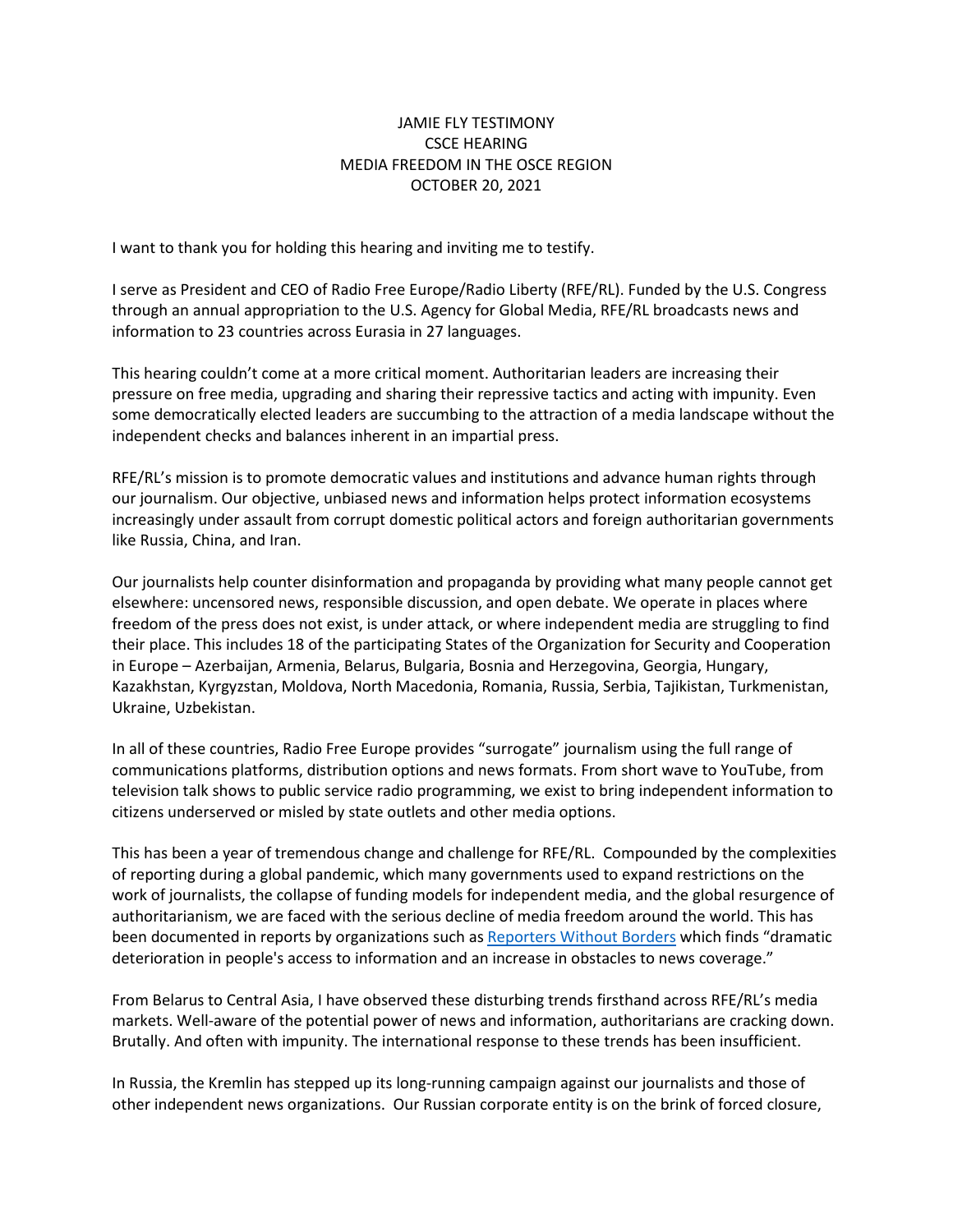with our bank accounts in the country frozen since May 2020 due to \$4.4 million in unpaid fines stemming from the ludicrous requirement that every single piece of content from tweets to social media videos that we produce for the Russian audience be invasively labeled as the product of a "foreign agent."

The Kremlin has branded eight of our journalists as individual "foreign agents," facing extensive registration and financial filing requirements. Another 21 organizations have now been labeled as "foreign agents." Several have gone out of business as a result. The Kremlin's goals are clear – absolute control of the information space in advance of the end of Vladimir Putin's current term in 2024.

In Belarus, on July 16 our bureau in Minsk was raided as cameras from Russia Today filmed Belarusian Security Force destroying the office and our equipment. Since the Lukashenka regime's crackdown after the 2020 fraudulent presidential election, many of our journalists have had to leave the country to continue their work from afar. Belarus is now one of the most dangerous places in the world to try to practice journalism. Since June 2020, RFE/RL journalists have spent a total of 133 days in short-term detention. Journalists have been detained for simply venturing out into the streets to do their work. Several journalists from other news organizations are serving significant prison sentences for the mere act of livestreaming protests from a private apartment.

In Afghanistan, the country is now governed by a regime that has terrorized and threatened journalists for years. Almost half of our journalists remain in the country and we continue to call on the U.S. and partner governments to prioritize their evacuation and that of others affiliated with civil society groups who were left behind in the initial U.S. military evacuation.

Meanwhile, other governments, even when they have not physically destroyed journalists' workspaces and forced them to relocate, have been no less subtle. Just over the past week, after hard-hitting investigative reporting about official corruption, our Uzbek journalists based in Europe, whose website remains blocked and accreditations continue to be denied by the Uzbek government, have received death threats online such as "Don't think that you can hide in Europe." "I will cut your head if I catch you." "We need to burn you all." In Tajikistan, the government deploys security services to entrap journalists and threaten them and their families in an attempt to influence coverage.

In the past year alone, one of our journalists, Mohammad Ilyas Dayee, was murdered in Afghanistan; two of our colleagues languish behind bars – Ihar Losik, who has now spent 16 months in prison in Belarus and Vladyslav Yesypenko, who has been detained since March in Russian-occupied Crimea by the FSB and reportedly tortured; and far too many journalists and their families have been subjected to the type of cruel violence and harassment I referenced above.

Despite this bleak picture, we have many partner governments in the region who have taken a stand for press freedom this year. They have been helpful in many ways and their support for media freedom, for our journalists and for our cause, should be welcomed and appreciated wherever possible. For instance, the Ukrainian, Czech, Serbian, and Kyrgyz governments have all helped us as we have worked to evacuate colleagues from Afghanistan.

For us at RFE/RL this has become the year of the "displaced" journalist, a year in which some of our largest and most successful bureaus have been forced to move to remote locations. We are re-learning to do what the organization has already done so well during the Cold War, reaching our audiences where they are – from wherever we are. And, we are doing this in very diverse markets, from Iran to